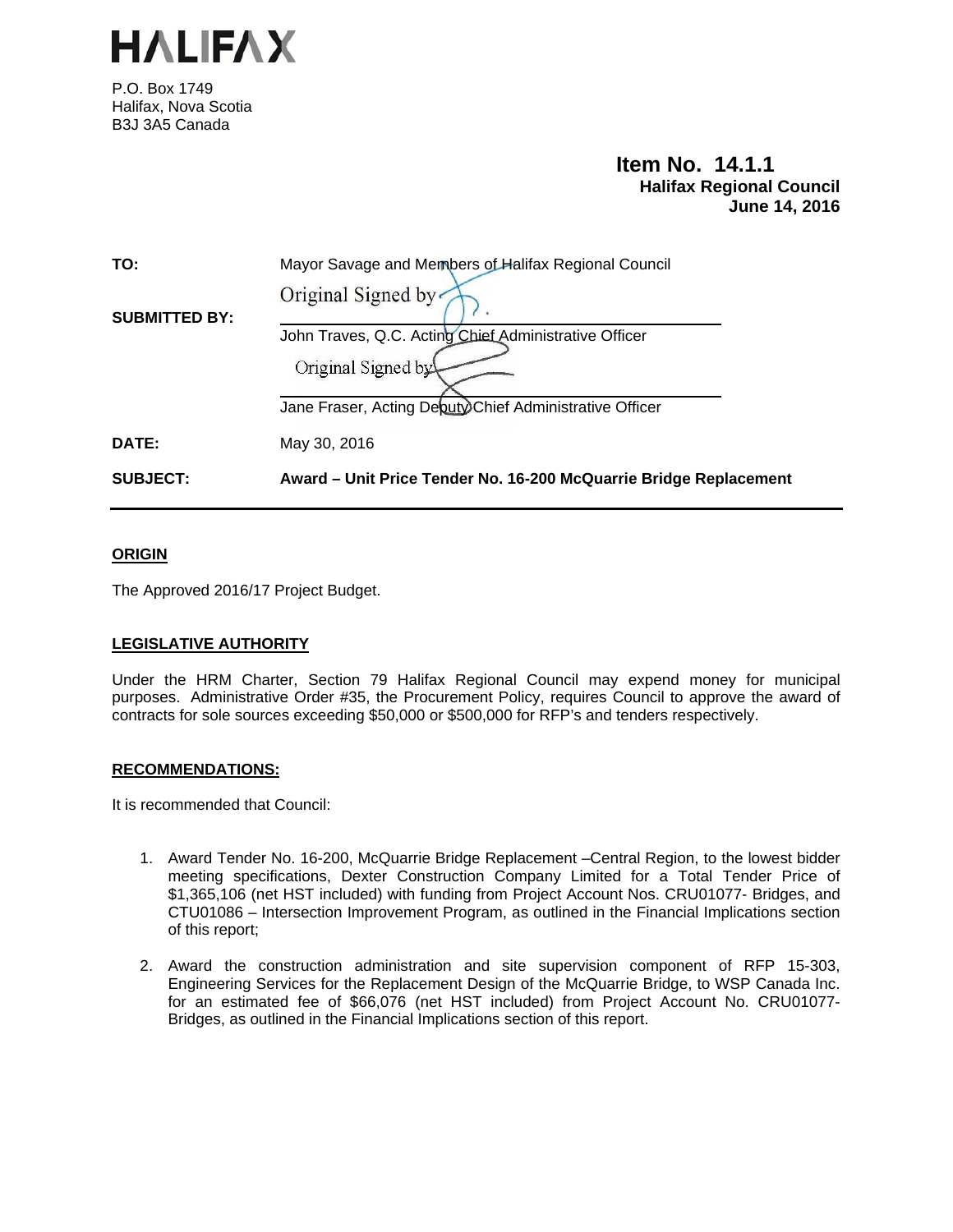# **BACKGROUND**

The Approved 2016/17 Project Budget includes funds for the replacement of the McQuarrie Bridge and intersection improvements including the extension of the right turn lane at the intersection of Fall River Road and Highway No. 2.

# **DISCUSSION**

Tender # 16-200 was publicly advertised on the Province of Nova Scotia's Procurement website on May  $6<sup>th</sup>$ , 2016 and closed on May 27<sup>th</sup>, 2016. Bids were received from following companies:

| Name of Company                     | <b>Bid Price (net HST included)</b> |  |
|-------------------------------------|-------------------------------------|--|
| Dexter Construction Company Limited | \$1.365.106*                        |  |
| <b>Brycon Construction Limited</b>  | \$1.553.862                         |  |

#### **\*recommended bidder**

The scope of work for this tender generally consists of the replacement of the existing structure with a new precast concrete bridge, asphalt paving, retaining walls, and associated work including grading, landscaping and pavement markings.

It is anticipated that work will commence within three weeks of the tender award and take 10 weeks to complete.

This is a **UNIT PRICE** contract and the cost will be dependent upon the actual quantities measured and approved by the HRM Project Manager.

WSP Canada Inc. was the successful proponent for RFP 15-303 Engineering Services for the Replacement Design of the McQuarrie Bridge. The detail design component of that project was awarded by the CAO on May 4th, 2015. The total proposal cost including construction administration was included for evaluation purposes. It is appropriate to award the construction components when it is confirmed that the Tender will proceed. The construction inspection cost will be dependent upon the contractors schedule and is currently an estimate based on hours of services provided by the consultant. The actual hours of services will be managed and approved by the HRM Project Manager.

There are no Local Improvement Charges associated with this work.

### **FINANCIAL IMPLICATIONS**

Based on the lowest tendered price of \$1,309,003 plus net HST of \$56,103, for a net total of \$1,365,106, and estimated price of \$63,361 plus net HST of \$2,715, for a net total of \$66,076, funding is available in the Approved 2016/17 Project Budget from Project Account No(s) CRU01077- Bridges, and CTU01086 – Intersection Improvement Program. The budget availability has been confirmed by Finance.

### Budget Summary: **Project Account No. CRU01077 - Bridges**

|                       | \$4.384.042<br>Cumulative Unspent Budget |
|-----------------------|------------------------------------------|
|                       | $$1,065,106*$<br>Less: Tender No. 16-200 |
| Less: RFP No. 15-303. | 66.076**                                 |
| <b>Balance</b>        | \$ 3.525.860                             |